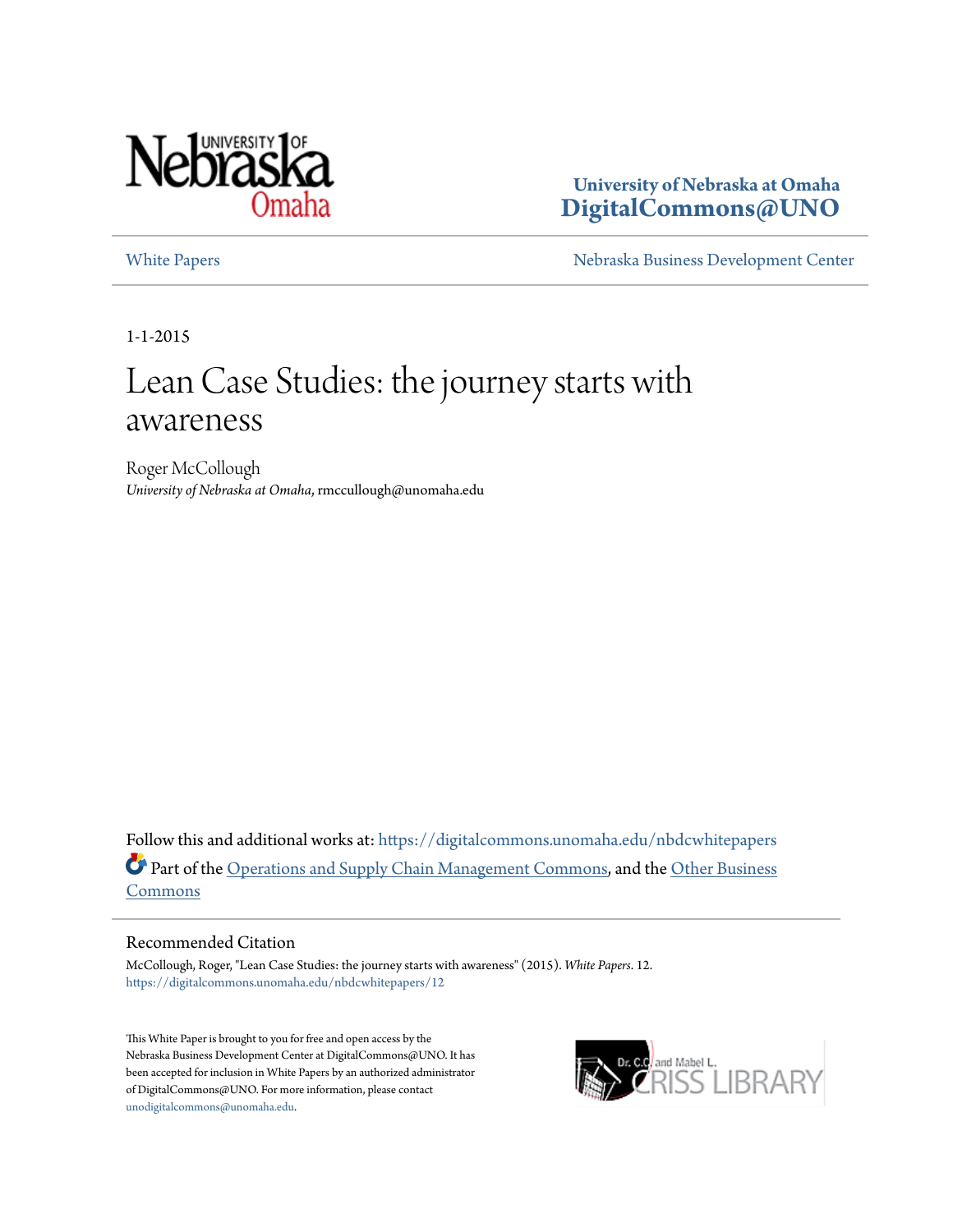#### PUBLICATION OF THE NEBRASKA BUSINESS DEVELOPMENT CENTER



## **The Lean journey starts with awareness**

ean Manufacturing has been describe<br>in many ways; The Toyota Manufactur<br>System, Just in Time Process, Continual<br>Improvement and many more. The Priciples of Lean Manufacturing is a one-day workean Manufacturing has been described in many ways; The Toyota Manufacturing System, Just in Time Process, Continuous Improvement and many more. The Prinshop designed by Lean facilitators at the Nebraska Business Development Center to introduce the eight wastes associated with poor productivity and Lean tools that can help eliminate, reduce or minimize these wastes. The workshop uses hands-on activities to reinforce the effectiveness of the Lean tools. It is meant to "WOW!" the participant and get them motivated to begin a journey to improvement.

All the case studies in this paper followed an NBDC Principles of Lean Manufacturing workshop. Each of these companies found something in the Lean workshop that they recognized in their respective facilities. They all saw the potential for improvement.

#### The case of the forklift and the hidden inventory

After attending a Principles of Lean Manufacturing Workshop, Filter Manufacturing Inc. decided to start their Lean journey by value stream mapping a filter assembly area. The group initially felt that the assembly "work cells" were efficiently designed and the system worked well.

Sub-assemblies were put together on one side of a major aisle of the main assembly area. The completed sub-assemblies were then placed on a pallet. When the pallet was full, a forklift driver would move it across the aisle to the next assembly area. Here, the sub-assemblies were placed within the housings and finished housings were placed in tubs and moved to packaging.

In the process of creating the current state map, the value stream mapping team went to the shop floor to gather cycle times for the several assembly processes and to count inventory between each process. While gathering their data, the team observed a forklift ar-

*Never assume the process operates as designed. Always look for how it is operating today.* 

rive, pick up a full pallet of sub-assemblies and move it out of sight.

After the team returned to the conference room and completed their first draft of the current state map, I asked

if they had gathered inventory data between each process and they pointed to the inventory levels on the map. I then asked if anyone actually saw the forklift remove the pallet of sub-assemblies and if anyone knew where he had taken it. Those who saw the event, presumed that the pallet was moved across the aisle for the next process.

When we checked the inventory level on the map, it showed approximately half-a-pallet of sub-assemblies which suggested that some work-in-process inventory was hidden.

The team returned to the shop floor to investigate, asked the forklift driver to show us the destination for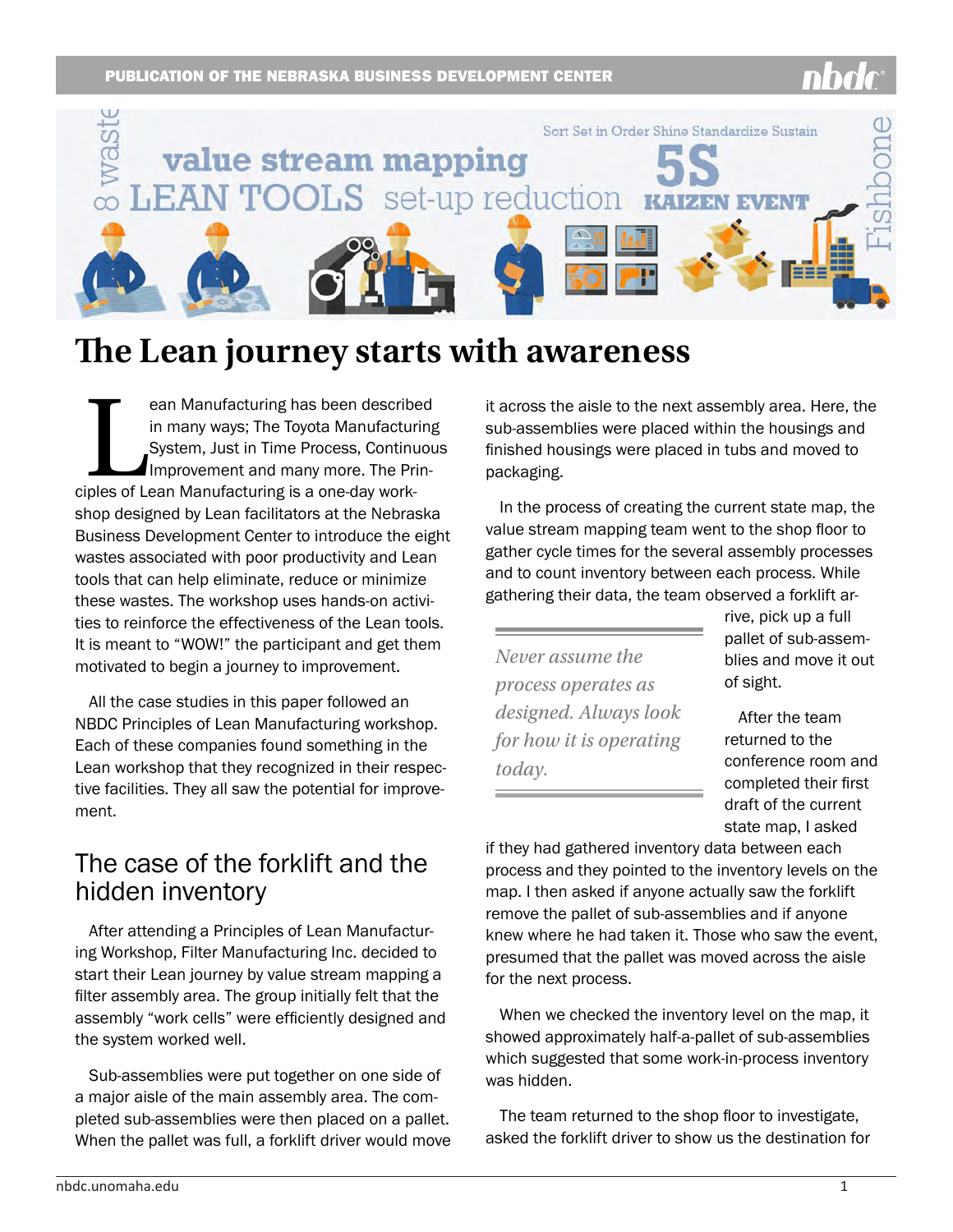that pallet and discovered 14 pallets of sub-assemblies in the work-in-process/receiving storage area.

During the presentation of the completed value stream to the management team, several individuals disagreed with our inventory level for sub-assemblies. They said the system was not designed to have that much—it was designed to move a pallet from sub-assembly to housing assembly and no further.

The team had anticipated this objection and was the reason that the presentation had been moved to the shop floor. The group could take a walk and actually see the inventory. The management team was stunned.

The value stream revealed that the cycle times for the sub-assembly and housing assembly were not in balance. Since the sub-assembly took less time and had fewer breakdowns, its pallets would fill up before spots were open at the housing assembly location. When this happened, the area supervisor had instructed the forklift driver to find an empty place somewhere for the sub-assembly pallet and bring it back when a spot was available at housing. Over time, the imbalance in the cycle times and the compensation made by the forklift created the large work-in-process inventory of subassemblies.

The team learned a valuable lesson—never assume the process operates as designed. Always look for how it is operating today. Lean relies on accurate data.

### Shine is more than cleaning

After attending a Principles of Lean Manufacturing Workshop, Metal Manufacturing Inc. decided to start their Lean journey by performing a 5S on the shear area.

The company had two shears that were purchased at the same time. Shear 1 was in use most of the time and shear 2 was used as a backup when shear 1 was down for maintenance or the work load required both to be operating.

The first walkthrough of the area for the workplace scan revealed an average amount of clutter around both machines. Although shear 1 had liquid around the base with a spill containment barrier surrounding the machine, shear 2 did not.

The team performed all the 5S activities; Sort, Set in Order, Shine, Standardize and Sustain. During Shine, both machine were cleaned and painted. Floor areas were swept and scrubbed. A new spill barrier was placed around shear 1.

At this point one team member questioned the need for the spill barrier. Since Shine also involves inspection of all areas to ensure they are in proper working order, she felt the leaks should be examined.

Using problem solving tools learned in the Principles of Lean Manufacturing class (Fishbone diagram and 5 Whys), the 5S team determined that the leaks were hydraulic fluid and were located in association with two of the hydraulic hoses.

From interviews with the operators, the maintenance team and purchasing, the 5S team discovered that a new purchasing agent had bought regular plumbing fittings instead of hydraulic fittings. In operation, the plumbing fittings leaked due to increased pressure.

*The team learned to question everything during a 5S event and management got two pieces of equipment that operate more efficiently and produce more parts per hour thus reducing costs.*

Maintenance replaced the hoses with the proper fittings and the leaks did not reoccur.

Energized by this improvement, the 5S team looked more closely at the operation of both shears and discovered a discrepancy in operating efficiency between the two machines. In examining the original

machine specification, they found that the timing setting was not set correctly. Both shears were reset to manufacturer's specification and now operate more efficiently with a faster part cycle time.

The team learned to question everything during a 5S event and management got two pieces of equipment that operate more efficiently and produce more parts per hour thus reducing costs.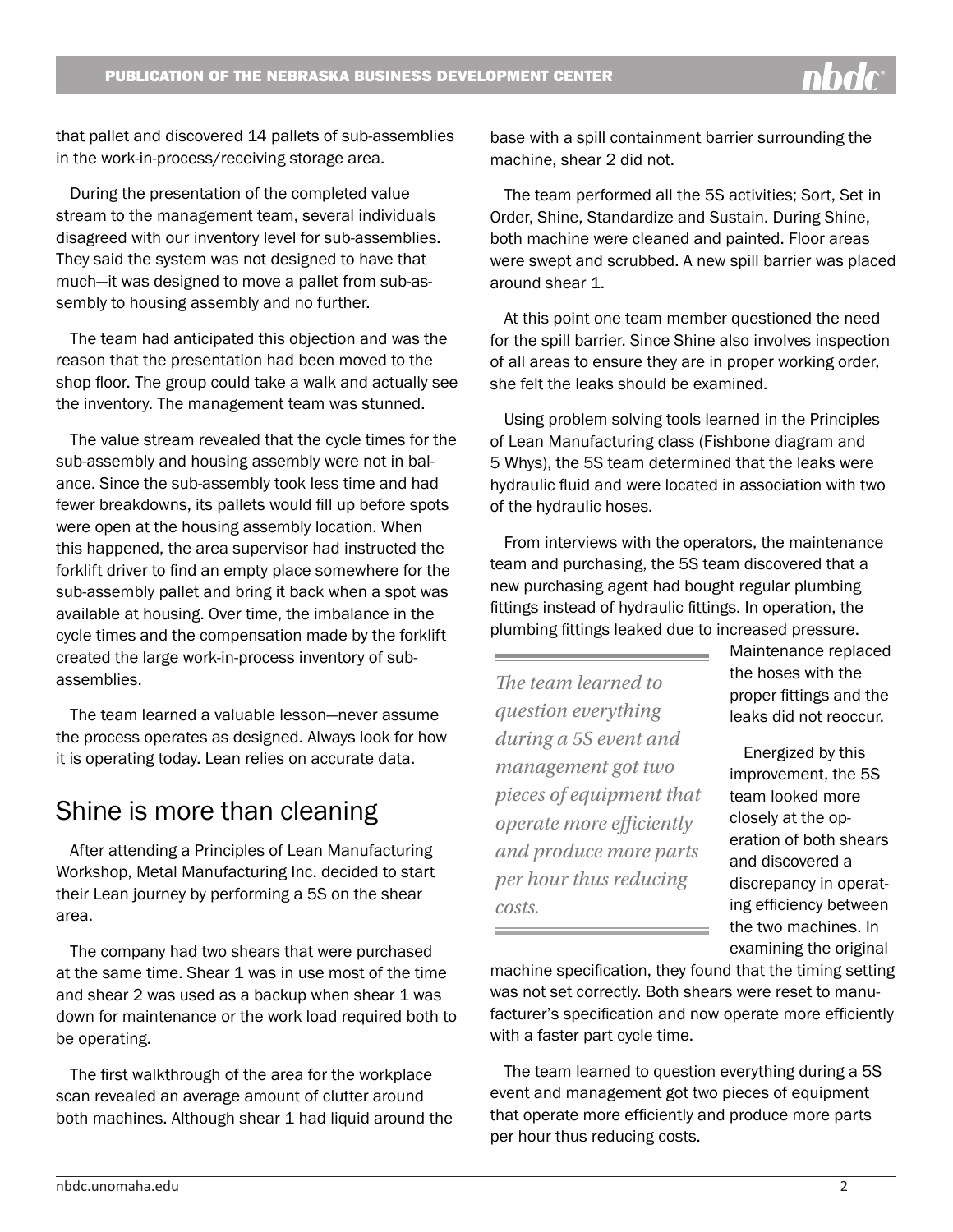#### Videotape and the need for standard procedures

After attending a Principles of Lean Manufacturing workshop, ABC Manufacturing Inc. decided to start their Lean journey by doing a Set-Up Reduction/Changeover event on a 200-ton hydraulic press that operates on all three shifts with a changeover time of 2.75 hours.

A team of first shift, second shift and third shift operators along with maintenance personnel and other support people was assembled. The first order of business was to videotape the changeover for analysis.

The newest press operator, who began on first shift then moved to third, said he had to be re-trained since

each shift operates differently. So, the team decided to videotape a changeover from all three shifts for analysis. The video revealed different techniques, equipment and procedures for the completion of the changeover for each shift and generated many lively discussions among the three shift press operators.

*The final new changeover reduced set up from 2.75 hours to 27 minutes—an 84% reduction in changeover time.* 

 The Set-Up Reduction team completed their analysis and a new changeover procedure was documented. It was tested using operators from all three shifts, videotaped and analyzed for further improvements. The final new changeover reduced set up from 2.75 hours to 27 minutes—an 84% reduction in changeover time.

The team learned the value of using videotape as an analytical tool. They also discovered that using standard procedures for the changeover would have made the analysis much easier. Future improvement should be achieved more quickly now that a standard method for changeovers has been established.

Three months later we revisited ABC Manufacturing's press area where they have established a chart that displays all changeover times. The most recent changeover has been reduced to 21 minutes. This has resulted in 2.4 hours of additional production time for each changeover that was performed.

### The mystery of the wooden crate or how one thing leads to another

After attending a Principles of Lean Manufacturing workshop, Trailer Manufacturing Inc. decided to start their Lean journey by looking at improvement in the weld area. NBDC was called in to observe the procedures of a normal day in the weld area.

The weld work cell we observed was right outside the supervisor's office. The work cell was basically U shaped with a wooden crate in the center of the floor space. The following steps are what we observed from the supervisors office on the plant floor:

- 1. Welder stopped in the supervisor's office to get the day's work orders, walking around the crate to get to the desk. He spent several minutes studying the work order then went around the crate to the jig storage area to get the proper jig .
- 2. Welder spent twenty minutes looking for the jig with no luck
- 3. He went outside the building to an older jig storage area, returned without a jig and went to his work cell.
- 4. He walked around the crate to a file cabinet and retrieved a document.
- 5. The welder took 1.5 hours to make the new jig needed for work order and made five more trips around the wooden crate.
- 6. He now began to gather the material to begin his day's job. He walked around the crate to get the steel parts and back around the crate to get other materials. Finally he completed his first part. It was 11:45.

 I am sure you have the same questions we did. Why did it take so long to look for the jig and why did he have to make a new one? What was up with that

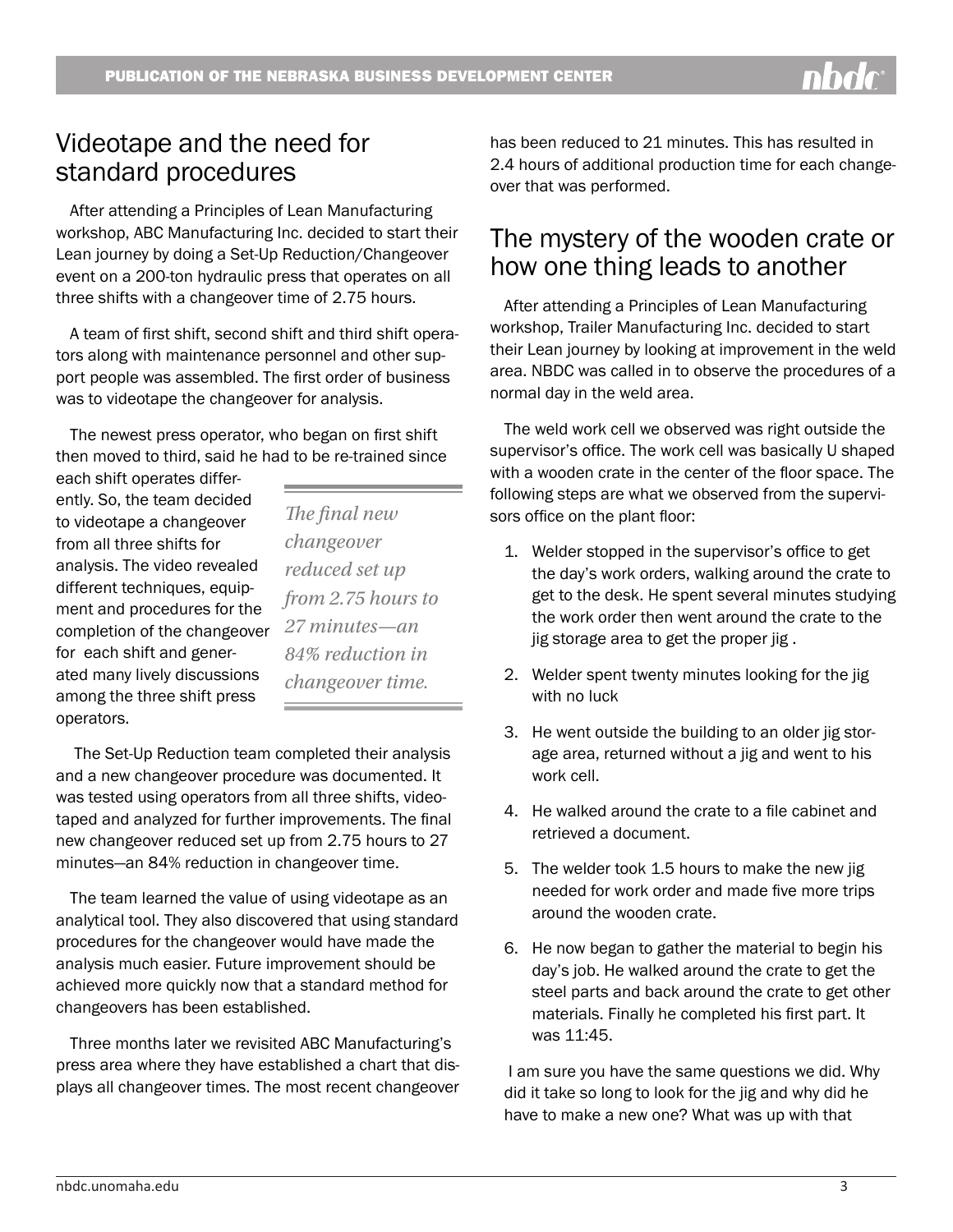

wooden crate? We asked the supervisor, the welder and a maintenance worker who happened to walk by.

*(Consultant)* "Why is that wooden crate there and what is it used for?"

*(Supervisor)* "I've been here four years and it's always been there. I think the welders use it for storage."

*(Welder)* "I've been here three years and it's always been here. I use it to put stuff on, but haven't really thought about it."

*(Maintenance worker)* "Let me think. Oh, yes I remember. About five years ago we began making a new product. It called for special welds. We put together this weld area specifically for that new product and re-routed some pipe. In the first two days, the welder tripped over a pipe remnant in the center of the space three times and cut his shin. This crate was empty and nearby. We used it to cover the pipe so no one would trip again."

*(Consultant)* "Can we move the crate?"

*(Maintenance worker*) "Sure, it's not bolted down or anything."

Under the crate was the remnant of the pipe approximately 18 inches out of the floor. The pipe was cut and capped by the end of the week. The crate was removed during an extensive 5S workplace organization kaizen event.

This same 5S event addressed the jig issue. The kaizen team looked at every jig in storage and determined whether it was needed or obsolete. All obsolete (40%) jig were scrapped and recycled. All remaining jig and their specific shefl locations were etched and painted with a matching ID number. The ID was recorded in the computer system and printed on future job orders.

The space in the weld area was redesigned to eliminate excess motion. With the crate gone, a next order staging area was created.

We came back a week later to observe the weld area again. The following steps are what we observed from the supervisor's office on the plant floor.

- 1. Welder stopped in the supervisor's office to get the day's work orders.
- 2. Welder went directly to his desk. He looked over his order and compared it to the cart in the next order staging area.
- 3. The order and material matched. He set up his work bench and proceeded to make the first part. It was completed by 8:45.